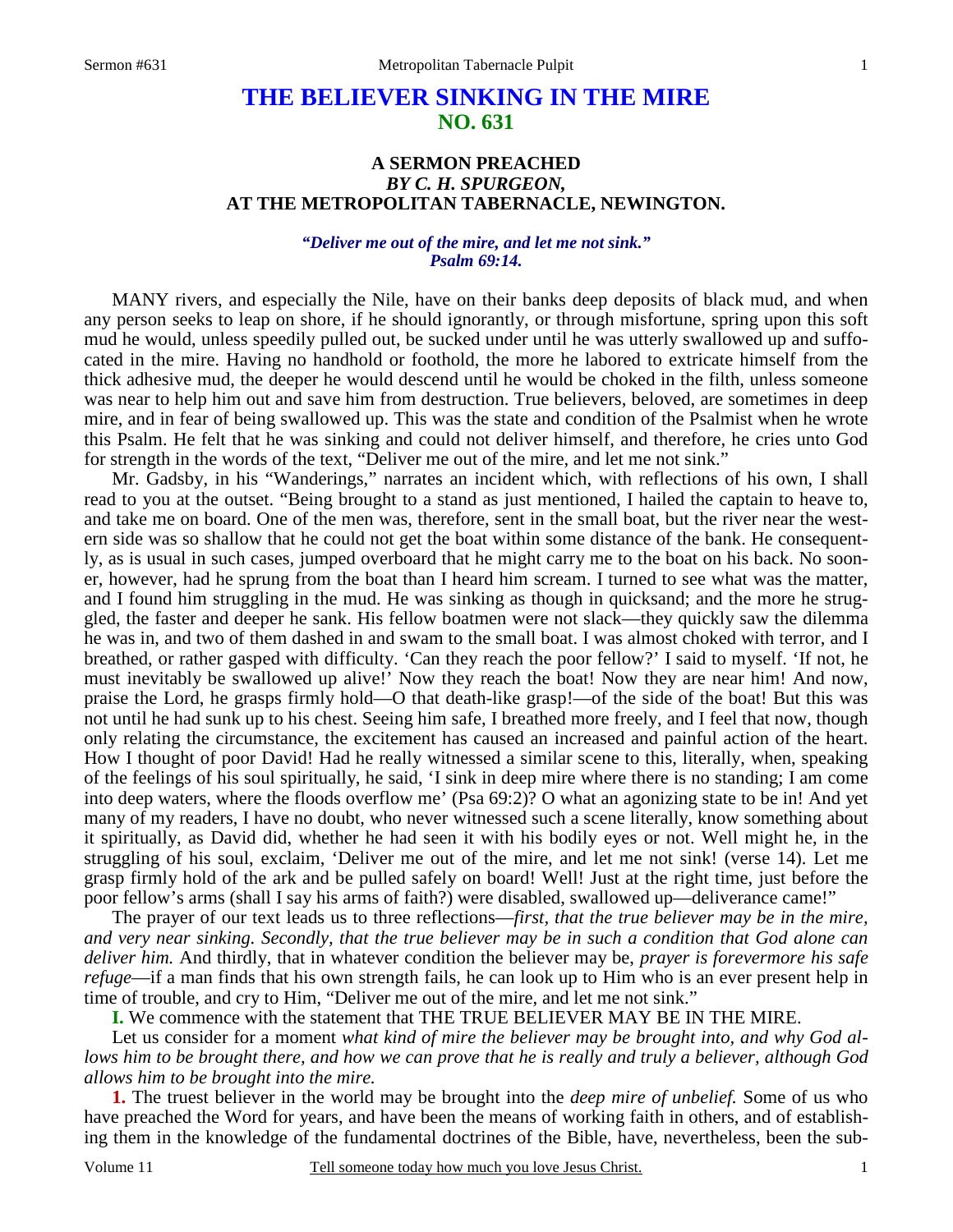jects of the most fearful and violent doubts as to the truth of the very gospel we have preached. Times may have occurred to the best of God's servants, when they have even doubted the existence of the God whom they have loved to serve, when even the Deity and reality of the Lord Jesus who has rescued them from sin by His precious blood, has been a matter of grievous and horrible questioning. Little do people know, who are ignorant of the private history of God's believing people, what struggles they have with their own base-born, wicked unbelief. It is not only Thomas who has said, "Except I put my finger into the print of the nails, and thrust my hand into His side, I will not believe," but there have been thousands of eminent saints who have been attacked by unbelief, and have been in doubt as to things which they once received as certain truths of God, and which still, in their heart of hearts, they know to be true. They could have died for those truths one day. They could have established them beyond all doubt and question the next day, and yet upon the third, they are compelled, through strong temptation, to sit down, and with tears streaming from their eyes, cry bitterly unto their Helper, "Oh, God, save me from this accursed unbelief which robs me of every comfort, and takes the foundations away, and lays my glory in the dust! What can I do? If the foundations are removed, what can the righteous do? O settle my soul upon Your Word, and establish me in Your truth, O God of truth." A man may be a true believer, and yet feel that he is sinking fast into the mire and clay of unbelief as some of us know, to our lamentation and dismay.

 A believer may be quite settled in his belief of the gospel, and may never doubt the inspiration of Scripture, the atonement of Christ, and all those precious truths which are commonly received among us, and yet through sin or temptation, or some other cause, *he may not have a full assurance of his own interest* in those glorious and vital truths! A true believer in Christ, in fact, may often suspect himself to be a hypocrite when he is most sincere—to be an apostate when he is most diligently following the Lord. And he may set himself down as the chief of sinners when the testimony of men and of God is, that, "He is a perfect and an upright man, one who fears God and eschews evil." A believer may be in a state of high spiritual health and yet may think himself to be sick unto death! He may be clothed in fair white linen, and yet reckon himself to be naked, poor, and miserable. He may be rich with all the treasures of his heavenly Father's kingdom, and yet may scarcely know where he can find a ready crust with which to supply his present pressing spiritual needs. There are such things as princes in rags; and there have been such things, and probably are now, as princes of the blood-royal peers of God's own realm sitting on the dunghill. Many a justified and accepted saint has had to moan out under a deep sense of sin, just as the poor publican did, "God be merciful to me a sinner." I dare say many of you think that God's ministers never have any question about their interest in Jesus Christ. I wish they never had—brethren, I wish sincerely *I* never had! It is seldom that I do—very seldom; but there are times when I would change my soul's place with the poorest believer out of heaven, when I would be content to sit behind the door of heaven, if only I might be numbered among God's people! True believers sometimes droop into this state—whether they are God's people or not, they cannot tell; whether their sins are forgiven or not is a matter of solemn inquiry with their souls; whether they have ever passed from death unto life or not is the great problem which they sit down and earnestly consider; and whether they are God's people or not is a question they have great difficulty in answering. This is deep mire, indeed; for it is woe with another woe at its heels to lose the assurance of one's present salvation.

 In addition to this, at times, the Lord's chosen are brought into another kind of mire which will never swallow them up, but which may prove a matter of very severe trial to them while they are in it. I mean *temporal trouble.* When the soul is alarmed about spiritual things, and bodily or pecuniary troubles also come, then the sea is boisterous, indeed. It is ill when two seas meet; when Moab and Ammon come against Judah at the same time; when both upper and nether springs appear to be dried up; when God, with both hands, thrusts us into the deep mire. Certain of my brothers are frequently in trouble. Their whole life is a floundering out of one slough of despond into another. You have had many losses in business—nothing but losses, perhaps. You have had many crosses, disappointments, bereavements nothing prospers with you. Well, brother, there is this consolation—you are one of a very large family, for many of God's people pass though just such tribulation. It was said by Matthew Henry, I think, that, "Prosperity was the blessing of the Old Covenant, but that adversity is the peculiar blessing of the New." I do not know whether that is true or not, but I do know this, that Christ has said, "In the world you shall have tribulation; but be of good cheer; I have overcome the world." It is no sign, beloved, that you are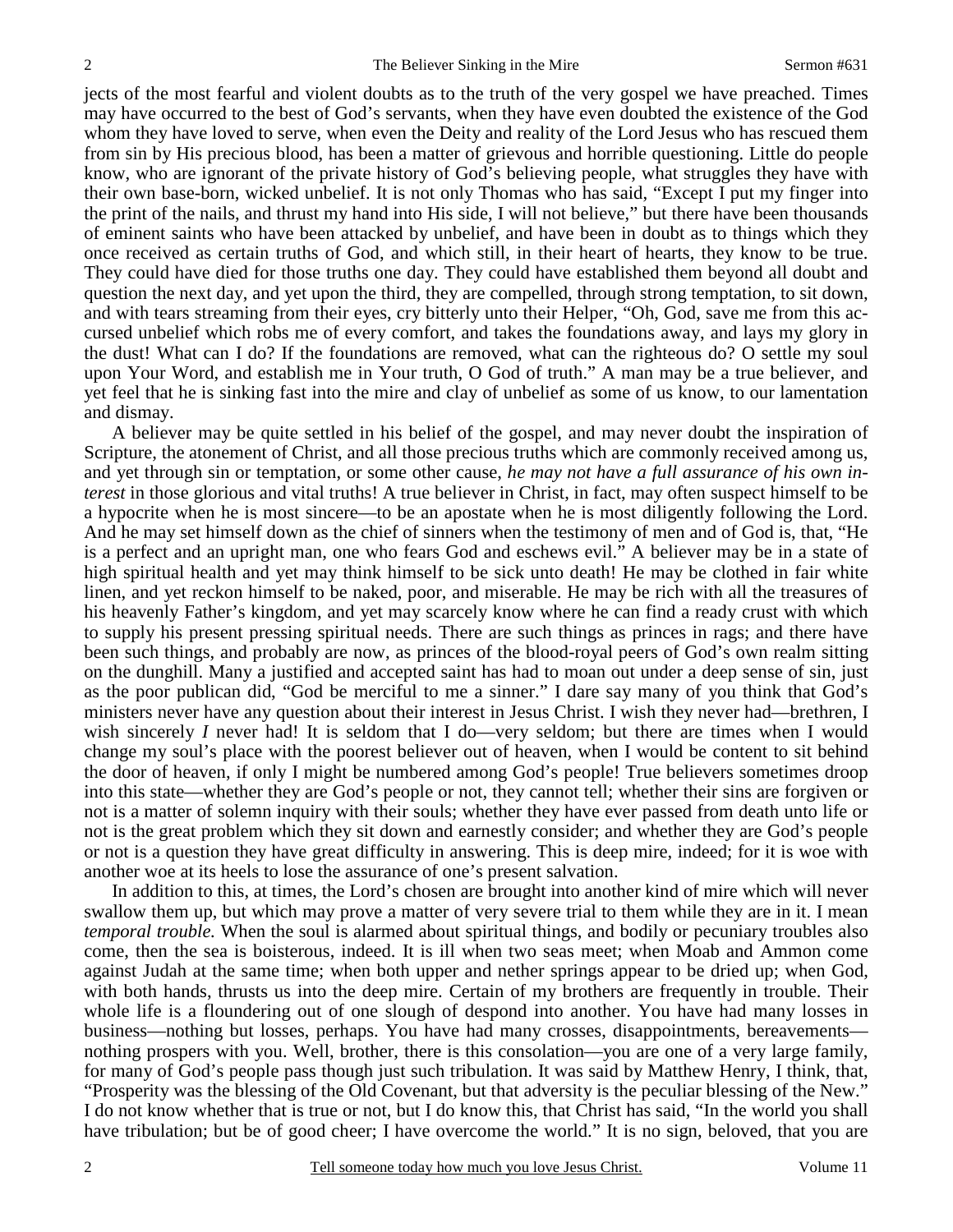not a child of God because you feel the rod—it is rather a token of your being one of the adopted, because you are made to pass under the rod of the covenant, and to utter the prayer of David—"Lord, deliver me out of the deep mire, and let me not sink." You are allowed to plead against the thing you so much fear; you may cry, "Leave me not to become penniless! Leave me not to dishonor my character!" But remember that none of your trials can prove you to be a lost man. Pray, brother, the prayer of that good man who asked for neither poverty nor riches; ask that you may have food convenient for you; pray, "Give me this day my daily bread." "Deliver me out of the mire, and let me not sink."

 I have not come to the blackest mire yet. God's own people are, at seasons, allowed to sink in the mire of *inward corruption.* There are times when believers have such a sight of the little hell within their own hearts, that they are ready to despair of the possibility of their being completely sanctified and made meet to be partakers of the inheritance of the saints in light. Our God, at seasons, permits the fountains of the great deep of human depravity to be broken up, and then, what floods of sin come pouring forth! We little know what lies secreted in our deceitful hearts—envy, blasphemies, murders, lust—there is enough in the heart of any man to make a full-grown devil if restraining grace did not prevent it. Today, you may have had such enjoyments of the Lord's countenance that you have been ready to sing—"You have made my mountain to stand strong; I shall never be moved." But tomorrow, you may have such a sight of self that you may exclaim, "O wretched man that I am! Who shall deliver me from the body of this death?" Remember, if you have the nature of God in you, you have also the nature of the old Adam. You are one with Christ and "as is the heavenly, such are they, also, who are heavenly." But you are also one with Adam and "as is the earthy, such are they, also, who are earthy." You are to be immortal, but you are reminded that you are mortal; you are one day to be raised in glory, but you must remember, as long as you are here, the time of glory is not come, for you drag about, to your shame, your weakness, your dishonor, and your misery—a body of sin and death. The best of God's children know this; and I think the holier they are, the more likely they are to feel the conflict within. It is the fashion in our country for men to wear black coats; I suppose it is because they do not show the dirt as much as a white garment—and if we wore white garments the filth would reveal itself, and we would have to change them very often. So, my beloved, the more a Christian is like his Master, the more clearly he sees his own faults. Oh, Lord, grant us divine grace to see much of our sins through the tears of repentance, and to see much of the Savior through the eyes of faith—for if we see little of Him, we shall get into the plight of David when he was in the deep mire, and cried, "Lord, deliver me out of the mire, and let me not sink."

 Beloved, it is painful to reflect that the best of God's people are allowed to fall into the mire of *Satanic temptations*. There is no knowing what suggestion Satan may thrust into the ears and into the soul of the greatest believer that heaven ever made. God may whisper in your ears one day, and Satan the next, and yet you may be a child of God on both occasions. Oh, beloved, I dare scarcely say in the midst of this assembly what I know on this point. If I were only to reveal my own struggles and conflicts with Satan, I might stagger some of you; but this I know, that no Christian minister will ever be able to enter into the trials and experiences of God's people unless he has stood foot to foot with the arch fiend, and wrestled with the prince of hell. Martin Luther was right when he said that temptation and adversity were the two best books in his library. He had never written his commentary upon Galatians if he had not been one who was frequently tempted and tossed about by Satan. That fiery, vehement nature of his was like a great coal fire burning up the works of Satan, and all that Satan could do only stirred up the flame and caused it to burn more brightly. Satan will suggest not merely little sins, but the worst and foulest of sins to the best of God's chosen people. He will even venture, in his baseness, to urge the man of God to destroy himself when under depression of spirits. And although the saint hates the very thought, yet he may be driven to the verge of it by an influence which he feels that all his puny might is unable to resist. It is a fearful thing to fight with Apollyon. We shall sing of it in heaven as one of the greatest and most marvelous mercies of God, that, "He delivered us out of the mouth of our cruel adversary."

**2**. *Why is it that believers are allowed to fall into it?* The answer is they sometimes get into it *through their own sin.* It is a chastisement upon them. They were not faithful enough when they walked in the light of God, and therefore, they are put into the darkness. If they had minded their steps when they were going down the hill, they would not have been subject to such afflictions in the valley. Rest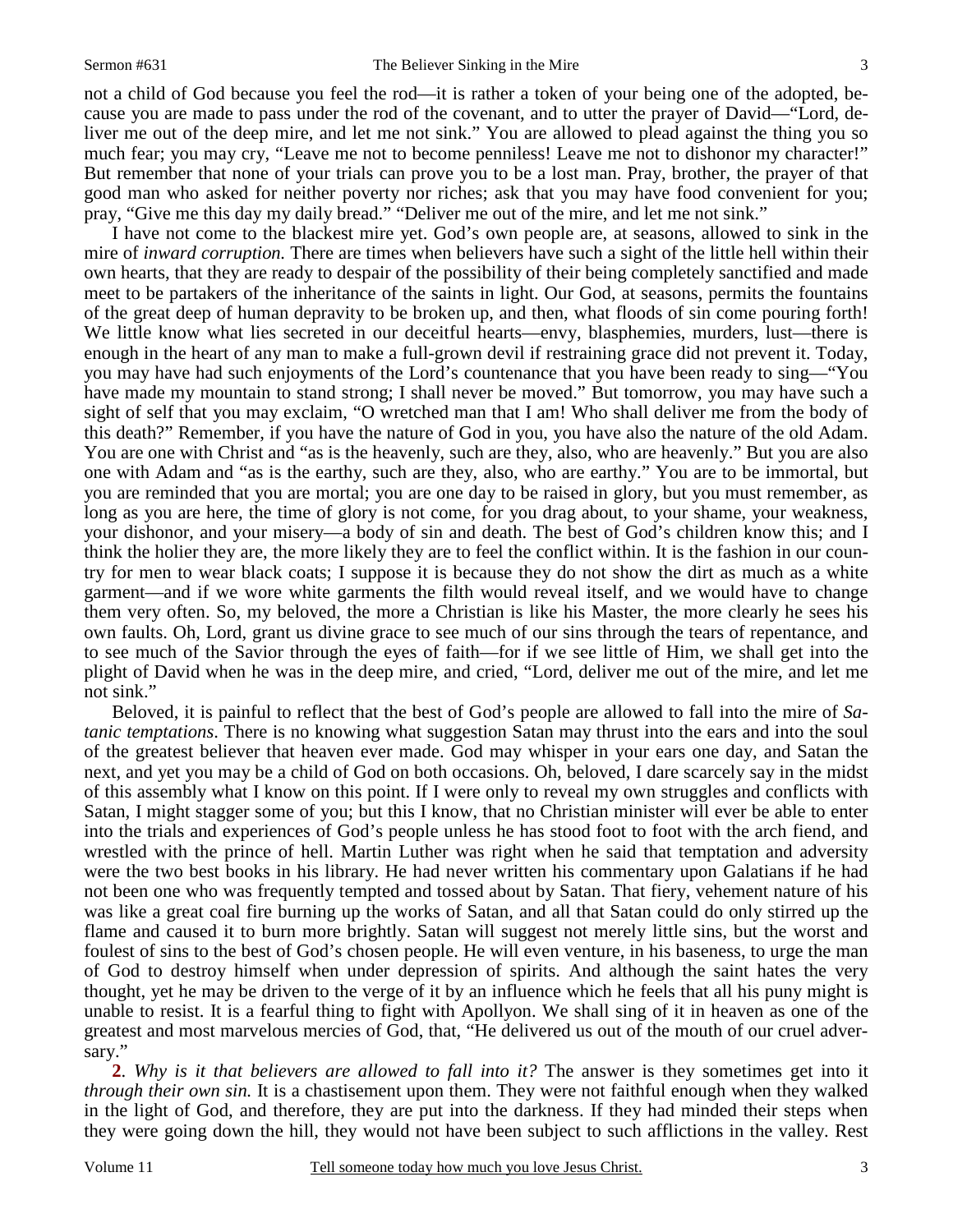assured that a great many of our sorrows are the foul weeds which spring up from the seeds of our own sins. If you had been a fruitful tree, the pruning knife would not have been so often used. The rod is never taken down from the shelf, except when it is absolutely needed; and we are made to smart bitterly under it because we so greatly require it. God does not punish in a penal sense, but He does chastise; and He generally does it by permitting us to be filled with our own ways. We have to drink the powder of the idol calf which we have, ourselves, set up. We had need to walk with holy jealousy, for we serve a jealous God. O for grace to serve Him well!

 Our heavenly Father sends these troubles, or permits them to come, *to try our faith.* If our faith is worth anything at all, it will stand the test. Superficial brilliance is always afraid of fire, but gold is not—the paste gem dreads to be touched by the diamond, but the true diamond fears no test. People who have a kind of confectionery godliness will wish to be preserved from temptations, for they cannot endure them, but the Christian counts it all joy when he falls into different trials, knowing that, "Tribulation works patience, and patience, experience; and experience, hope; and hope makes not ashamed; because the love of God is shed abroad in our hearts by the Holy Spirit which is given unto us." My dear friends, if your faith is only a sunshiny faith, get rid of it, for you may not have many bright days between this and heaven. If your godliness can only walk with Christ when it wears silver slippers, you had better give it up, for Christ very often walks barefoot. It is a poor faith which can only trust God when friends are true, the body full of health, and the business profitable. That is true faith which holds by the Lord's faithfulness when friends are gone, when the body is sick, when our spirits are depressed, when we are driven from the enjoyment of assurances into the desert land, and cannot see the light of our Father's countenance. A faith that can say in the midst of the direst trouble, "Though He slay me, yet will I trust in Him"—this is heaven-born faith indeed! I believe in my Lord, by His grace, because He is God who cannot lie, faithful and true to His every word, and therefore, let the whole creation go to rack and ruin, my faith shall not waver or give up its confidence.

 The Lord may also let His servants slip into the deep mire *to glorify Himself,* for He is never, perhaps, more glorified than in the faith of His own people. When an architect has erected a bridge of whose enormous strength he is well satisfied, he has no objection that it shall be put to any test. "No," he says, "let the heaviest train pass over it which has ever been dragged by a locomotive; let the most terrible tempest come that has ever blown from the four winds; I have built my structure in a manner so substantial, that the more it is tried and proved, the more you will admire its firmness and completeness. So our gracious God, beloved, glorifies Himself by permitting His people to be subjected to trials, and by enabling them to endure the strain. We would never know the music of the harp if the strings were left untouched; we would never enjoy the juice of the grape if it were never trod in the winepress; we would never discover the sweet perfume of cinnamon if it were not pressed and beaten; and we would never know the warmth of fire if the coals were not utterly consumed. The excellence of the Christian is brought out by the fire of trouble. The wisdom of the Great Workman, and the glory of His skill and power are discovered by the trials through which His vessels of mercy are permitted to pass.

 Again, beloved, trials are permitted *to show the natural weakness of the creature,* that no flesh may glory in the presence of God. Men of iron nerve are raised up to face all opposition, and confront the powers of darkness; their testimony never falters, their course is true and bright as the sun in the heavens, and men rejoice in their light. With faith undaunted they confront the infernal lion in his den, and in the day of battle seek the thickest of the fight. All the devils in hell cannot frighten them, and all the foes upon earth cannot stir them from their divine purpose. They win souls as many as the sands of the sea, and their spiritual children are for number, like gravel. They revive the flame which lingers in the embers of the Church; they set the world on a blaze with heavenly fire; they comfort many, and set free thousands of prisoners, and yet, suddenly, and it may be in the last hour, their joy departs, their assurance flees, and their confidence departs. May not this be necessary that men may not trace the champion's noble bearing to the strength of his natural constitution, but discern that the eternal God was the support of his faith? We might have dreamed that the successful warrior was something different from other men—but when he is brought low, we discern clearly that it was distinguishing *grace* rather than a distinguished *man* which is to be seen and wondered at. The man was but an earthen vessel in which God had put His precious treasure, and He makes the earthiness of the vessel manifest, that all men may see that the excellency of the power is not of us, but of God!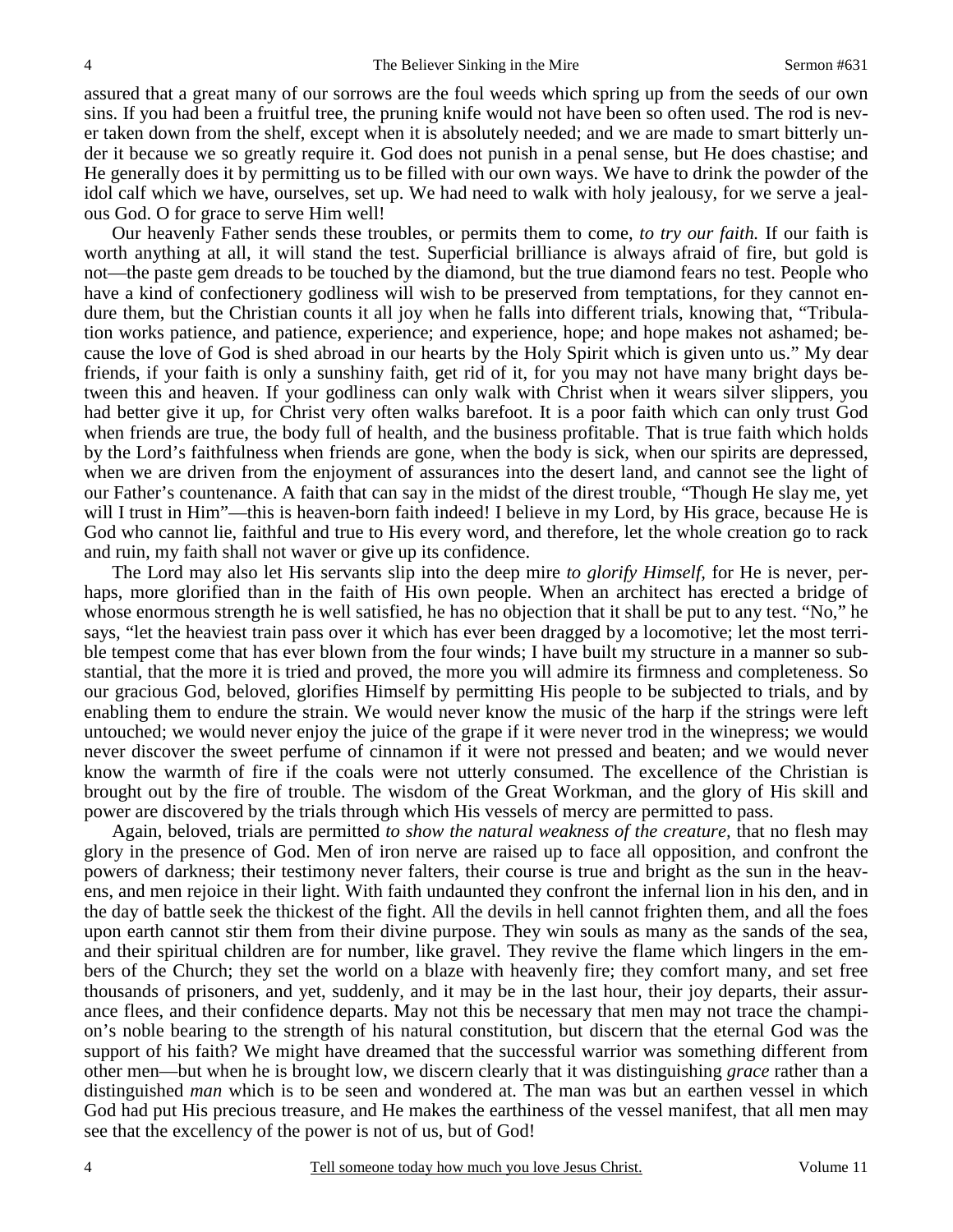There is, perhaps, another reason why God permits His people to sink for a time into deep depression, and that is *to make heaven sweeter when they enter its pearly gates.* There must be some shades in the picture to bring out the beauty of the lights. Could we be so supremely blessed in heaven if we had not known the curse of sin, and the sorrow of earth? Rest, rest, rest! In whose ear does that sound most sweet? Not in the ears of the loiterers who scorn all knowledge of the word "toil," but in the ears of those who are exhausted and fatigued by the labors of the day. Peace! Is there a man in England who knows the blessedness of that word "peace"? Yes, there are some. The soldier knows it. He has heard the whiz of the bullet. He has seen the smoke of the battle, and the garment stained with blood, and his heart has been stirred by the din, and the shrieks, and the death of the field of fight. To him, peace is a peerless gift. Who will know the peace of heaven but those who have experienced the warfare of earth, and have endured conflicts with sin and the prince of the power of the air? Beloved, there must be the foil of sorrow to bring out the bright sparkling of the diamond of glory. The happiest moments of mere physical pleasure, I can remember, have been just after a long illness, or some acute pain. When pain is lulled to sleep, how happy one is! I saw a brother, the other day, affected by the most painful of all bodily complaints. He was telling me of the sufferings he had endured, and he said, "I am so happy now it is all over." And I suppose, my beloved, that heaven will derive some of its excess of delights—its overflowing joy—from the contrast with the pain, and misery, and conflict, and suffering which we have had to pass through here below. There will be something better to talk about than troubles in heaven, but the recollection of them may afford a flavor to our happiness which it would have lacked without it. We shall, I doubt not, "With transporting joys, recount the labors of our feet."

**3.** These are some of the reasons why God permits His people to sink, for a while, in the deep mire where there is no standing. But the question is raised, *"Are these men who are thus tossed about by doubts and vexed with the great depravity of their hearts, truly at that time God's people?"* Certainly they are; for *if they were not God's people, the pain of the temptation which they endure could not have reached them.* This spot is the spot of God's children, and no others are marked with it. The man who lives in sin as his element, never feels the weight of it. A fish may be deep in the sea with thousands of tons of water rolling over his head, but it does not feel the load; but, if a man has only a bucketful of water to carry upon his head, he feels the weight of it, and rejoices to lose his burden. The sinner whose element is sin, laughs at the weight by which a believer is borne down. Conflicts and pains, such as I have been speaking of, are not possible to those destitute of spiritual life. Spiritual life is the first requisite for spiritual grief and spiritual contrition. Depend upon it, beloved, that those who suffer as I have described, are the children of God*, for they show it.* They show it by the way in which they bear their trials; for in their worst times, there is always a clear distinction which marks them as separate from other men. If they cannot shout, "Victory," they bear patiently. If they cannot sing unto God with their mouth, yet their hearts bless Him. There is a degree of light even in their worst darkness—it never becomes Egyptian darkness—some one star, at least, gilds the gloom. In the blackest night, there is still a candle somewhere or other for the Lord's chosen. If they get into the mire, they do not perish there; they cry for help when their woes surround them, and in the very nick of time, when everything appears to be lost, their heavenly Father hastens to their aid.

*It is well known* to the students of Christian biography, *that the most eminent of God's saints have had to pass through trials similar to those which we have been describing.* Luther was a man of the strongest faith, and yet at times, of the faintest hope. He was, and he was not, a firm believer. His faith never wavered as to the truth of the cause which he advocated, but his faith as to his own interest in Christ, seldom, if ever, amounted to full assurance. The force of his faith spent itself in carrying on with fearful vigor the war against antichrist and error of all shapes. He believed the truth of God, and held right manfully justification by faith; but he was, at times, very doubtful as to whether he, himself, was justified in Christ Jesus. He believed in salvation by the precious blood of Christ; but, especially at the last, it became a very serious matter with him as to whether *he* had ever been washed in that precious blood. Roman Catholic biographers—who, of course, if they can, will slander him—say that he had doubts as to everything which he preached, and that at the last he found his faith was not in accordance with the truth of God. Not so! No man stuck to his testimony with more tenacity than the great Reformer; but yet I marvel not that they should say so. He never doubted the truth of the things which he preached, but he did doubt his own interest in them frequently; and when he came to die, his testimony,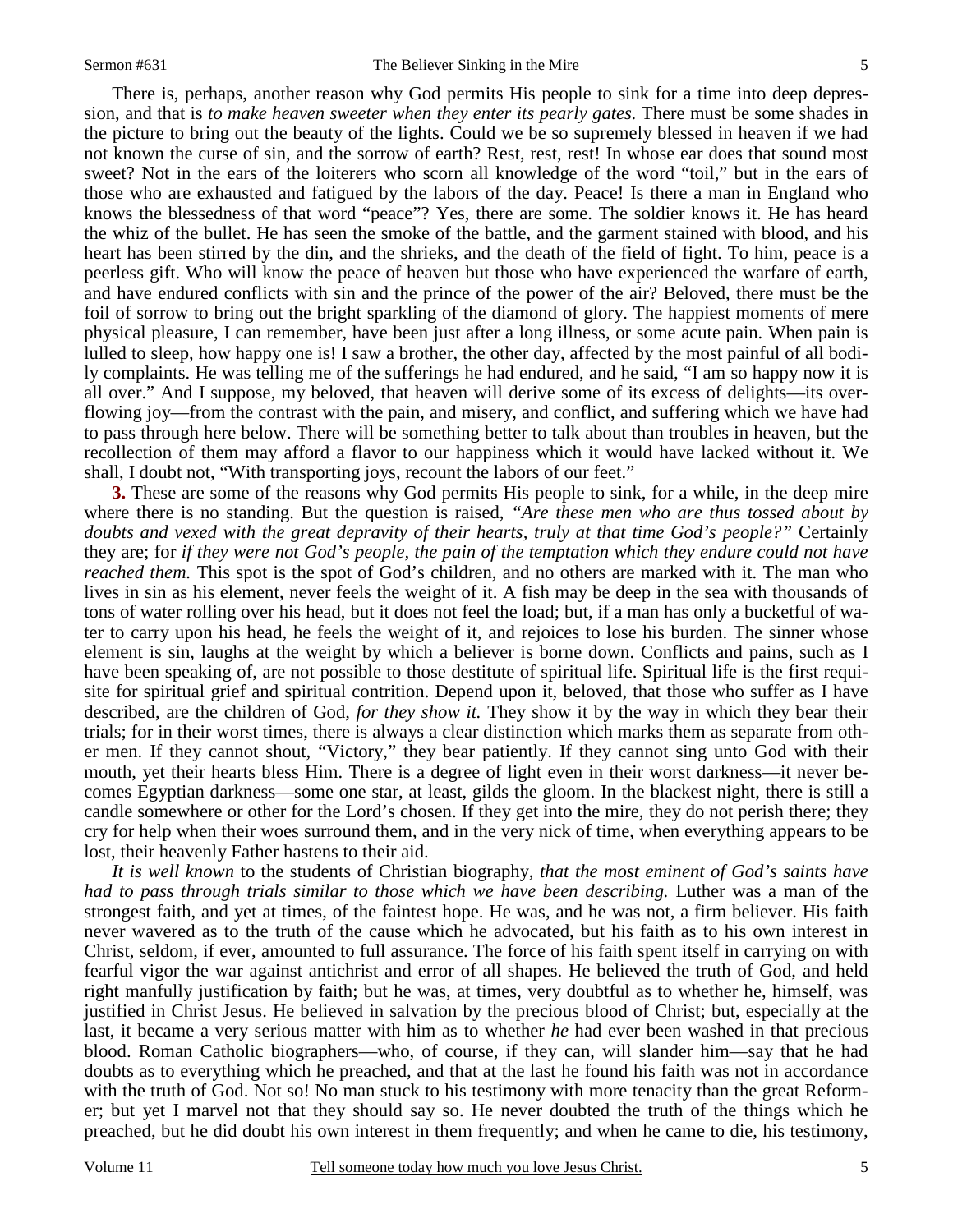though amply sufficient, was nothing like so brilliant as that of many a poor old woman who has died in a humble cottage, resting upon Jesus. The poor peasant who knew no more than her Bible was true, was utterly unknown to the Vatican, and fame's trumpet will never resound her name, but yet she entered into eternal peace with far louder shouting of joy than Martin Luther, who shook the world with his thundering valor.

 "Here lies he that never feared the face of man," is a most proper epitaph for John Knox; and yet at the last, for some hours, he passed through fearful temptation. And what do you suppose it was? The temptation of self-righteousness! The devil could not charge him with sin, for Knox's life had been so straightforward and honest, that no man could impugn his motives or deny his Christianity; and therefore, the devil came to him in another and more crafty way. He whispered, "John Knox, you have deserved well of your Master! You will get to heaven well enough through your own merits." It was as hard a struggle as the lion-hearted soldier of the cross had ever encountered—to hold to his simple faith in Jesus Christ in his hour of peril. Now, no Christian denies that Luther and Knox were men of faith; and yet they were men who had to pray, "Deliver me out of the mire." I know as I look around on this congregation, that some of you can heartily sympathize in the truth before us; but if there are no others here who can, I can, by God's grace, most thoroughly say, "I know whom I have believed; and I am persuaded that He is able to keep that which I have committed to Him until that day." But I know, also, that the Christian life is one of stern conflict and battle; and though we do rejoice in the Lord always, yet there are times when it is as hard a work as we can possibly do. No, *harder* work than we can accomplish without the help of the eternal Spirit—to keep our faith alive at all—for our souls are brought almost to death's door. I wished to enlarge on this matter for the comfort of those who are tossed to and fro by doubts and fears. I have been attempting to describe the case of those who, for the greater part of their lives have lived in the shade, and seen but little of the light of God's countenance. O may the sun shine on them yet with cheering rays!

**II.** I turn very briefly to the second point—WHEN BELIEVERS ARE IN SUCH A STATE, THEY KNOW EXPERIENTIALLY THAT NO ONE CAN DELIVER THEM BUT THEIR GOD.

*The Word of God* itself, if not laid home by the divine Spirit, cannot help them. You may possibly be in such a condition that every promise scowls at you, as though it were transformed into a threat. When you turn over the pages of the Book, once so full of comfort to you, it seems withered into a howling wilderness. Even those promises, which you have been accustomed to offer to others in their time of need, appear to shut their doors against you. "No admittance here," says one promise. Unbelief puts its burning finger right across another. Past sin accuses you, and cries, "You cannot claim this Word, for your transgression has forfeited it." So you may look through the whole Bible, and find nothing upon which your souls may rest. You have noticed strong posts by the sides of rivers to which ships may be safely moored. To get the rope fairly round one of the promises of God will yield good enough moorings for a Christian—but there are times, when we have great difficulty in getting the rope round so as to hold fast. The fault is not in the *promise,* but in us. At such seasons, the *preaching of the gospel* is apparently without power. You say to yourselves, "I do not know how it is, but I do not profit by the ministry as I once did. It used to make me leap for joy when I heard of the precious things of God, but I come away uncomforted from that table which once furnished me a feast of consolation." It is not the fault of the minister—he still, as a good steward, brings forth things new and old. It is not the fault of the Word—it is still milk for babes, and strong meat for full-grown men—but you painfully feel that you are changed, for you lament in words like these, "I go where others go, and find no comfort there." This is a case in which the Holy Spirit must Himself exercise His comforting office. It is only by the effectual application of the Word to your heart by the Holy Spirit that you can be brought out of this deep mire.

 At such times, *other believers cannot aid you.* Those about you can prove to you how foolish it is to be in such a state, and you can even see your folly for yourself, yet you lie there helpless to lift hand or foot. They tell you of the faithfulness of God; they remind you of the glorious future, and point to the land beyond the skies; but you only sigh, "Oh, that I had wings like a dove, that I might fly away and be at rest, for there is no rest for me beneath the sky." Human sympathy is bewildered and all we can do is to weep with you, for we cannot dry your tears. Why does our gracious God permit this? Perhaps it is because you have been living without Him, and now He is going to take away everything upon which you have been in the habit of depending. Another reason may be that He wishes to drive you to Himself.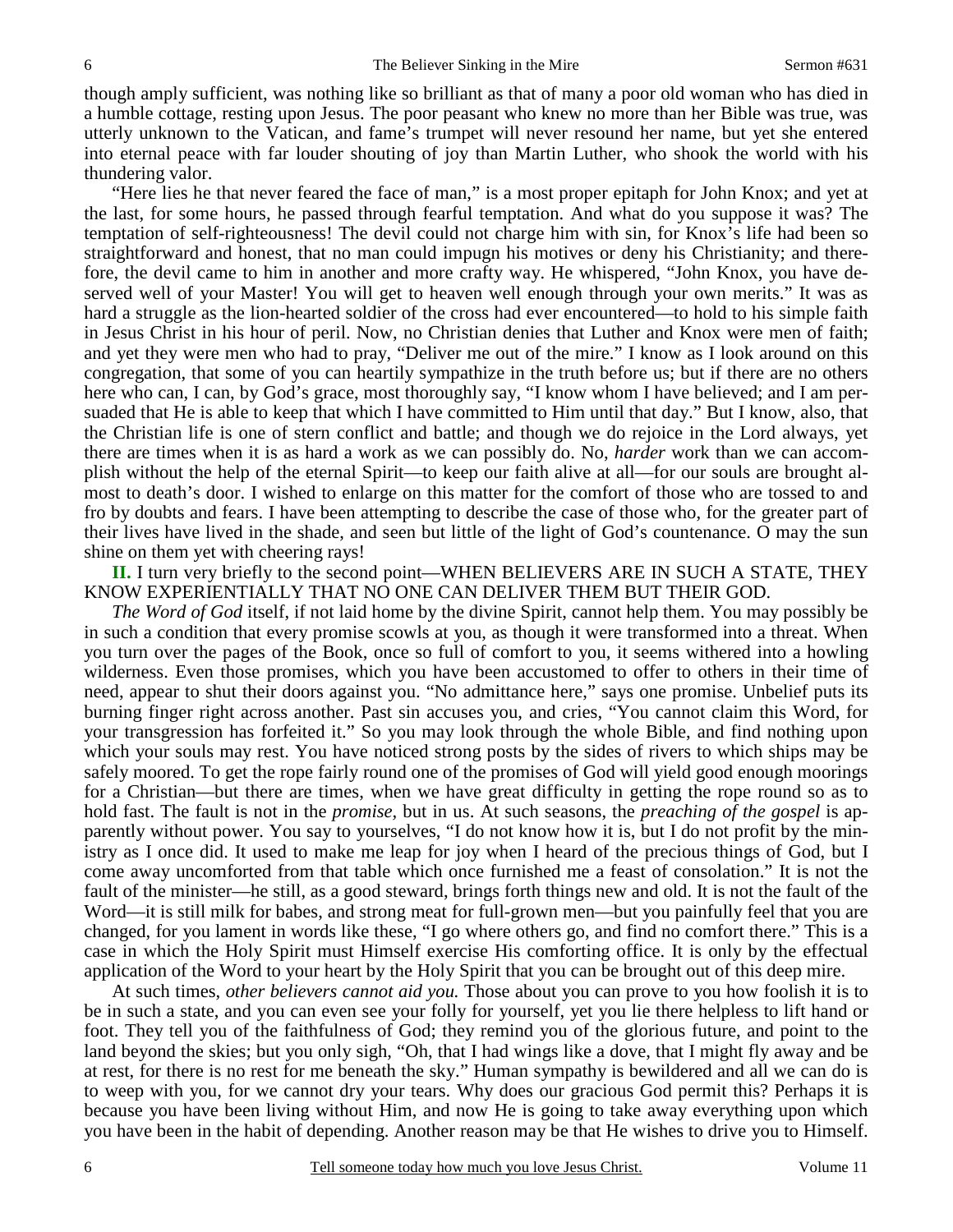Oh, it is a blessed thing to live in the fountainhead! While our skin bottles are full, we are content like Hagar and Ishmael to go into the wilderness, but when those are dry, nothing will serve us but, "You God see me." We must then come to the well. We are like the prodigal, we love the swine troughs, and forget our father's house. Remember, we can make swine troughs and husks even out of the forms of religion. Do not misunderstand me. They are blessed things, but we may put them in God's place, and then, they are of no value. Anything becomes an idol when it keeps us away from God! Even the bronze serpent is to be despised as Nehustan, a mere piece of brass, if I worship *it* instead of *God*.

 The prodigal was never safer than when he was driven to his father's bosom, because he could find sustenance nowhere else. And, brethren, I think our Lord favors us with a famine in the land, that it may make us seek after the Savior more. The best position for a Christian is living wholly and directly on God's grace. The best position is still to be where he was at first, "Having nothing, and yet possessing all things." Not building a wooden house on the rock, piling it higher and higher with our own wood, and then getting up to the top and saying, "How high I am!" but having no wood at all—just keeping down on the bare, solid rock—this is wisdom! When the wind comes, and the storm blows, we shall see that the structures which we build will give way and fall to our own damage. But if we stand on the Rock, which never shakes, we cannot suffer loss. I pray God that you and I may never get beyond the fountain filled with blood. Stand there, brethren, and be happy! Sinners blood-washed, sinners pleading, sinners accepted, we pray to always feel ourselves to be. Never for a moment think that our standing is in our sanctification, our mortification, our graces, or our feelings—but know that because Christ on Calvary offered a full, free, efficacious atonement for everyone who believes on Him, therefore, we are saved; for we are complete in Him, having nothing of our own to trust, but resting upon the merits of Him, whose passion and whose life furnish for us the only sure ground of confidence. Beloved, when we are brought to this, then it is that God comes to help us. We are sure in our poverty to turn to Him afresh with new earnestness. Infants, when they are among strangers, are pleased with little toys and amusements, but when they become hungry, nothing will do for them but their mother's breast. So it is with a child of God—he may for a time be satisfied and find pleasure in the things of this world—but he only finds lasting and *sure* happiness in being embraced in his Father's arms.

 When the boys walk out with us in fair weather, they will run in front of us ever so far, but as soon as they see any danger in the way, they quickly return to father's side; so when everything goes well with us, we frequently run a long way from God, but as soon as we are overtaken by trouble, or see a lion in the way, we fly to our heavenly Father. I bless God for the mire, and for my sinking in it, when it makes me cry out, "Deliver me, oh my God, out of the deep mire, and let me not sink."

**III.** In the last place, our text shows us that PRAYER IS THE NEVER-FAILING RESORT OF THE CHRISTIAN in any case, in every plight.

 When you cannot use your sword, you may take to the weapon of all-prayer. Your powder may be damp, your bowstring may be relaxed, and your sword may be rusty, your spear may be bent—but the weapon of all-prayer is never out of order! Men have to sharpen the sword and the spear, but prayer never rusts. There is this blessed thing about prayer—it is a door which none can shut. Devils may surround you on all sides, but there is always one way open, and as long as that road is unobstructed, you will not fall into the enemy's hands. We can never be taken by blockade, escalade, mine, or storm, so long as heavenly succor can come down to us by Jacob's ladder to relieve us in the times of our need. Prayer is never forbidden. Remember, Christian, it is never wrong for you to pray, for the gates of heaven are open day and night. Your prayer is heard in heaven in the dead of the night, in the midst of your business, in the heat of noonday, or in the shades of evening. You can be in poverty, sickness, obscurity, slander, doubt, or even sin—but it is still true that your God will welcome your prayer at any time and in every place.

 Again, prayer is never *futile*. True prayer is forevermore true power. You may not always get what you ask for, but you shall always have your real needs supplied. When God does not answer His children according to the letter, He does so according to the spirit. If you ask for silver, will you be angered because He gives you gold? If you seek bodily health, should you complain if instead He makes your sickness turn to the healing of spiritual maladies? Is it not better to have the cross sanctified than to have the cross removed? Was not the apostle more enriched when God allowed him to still endure the thorn in the flesh, and yet said to him, "My strength is sufficient for you"? Better to have all-sufficient grace